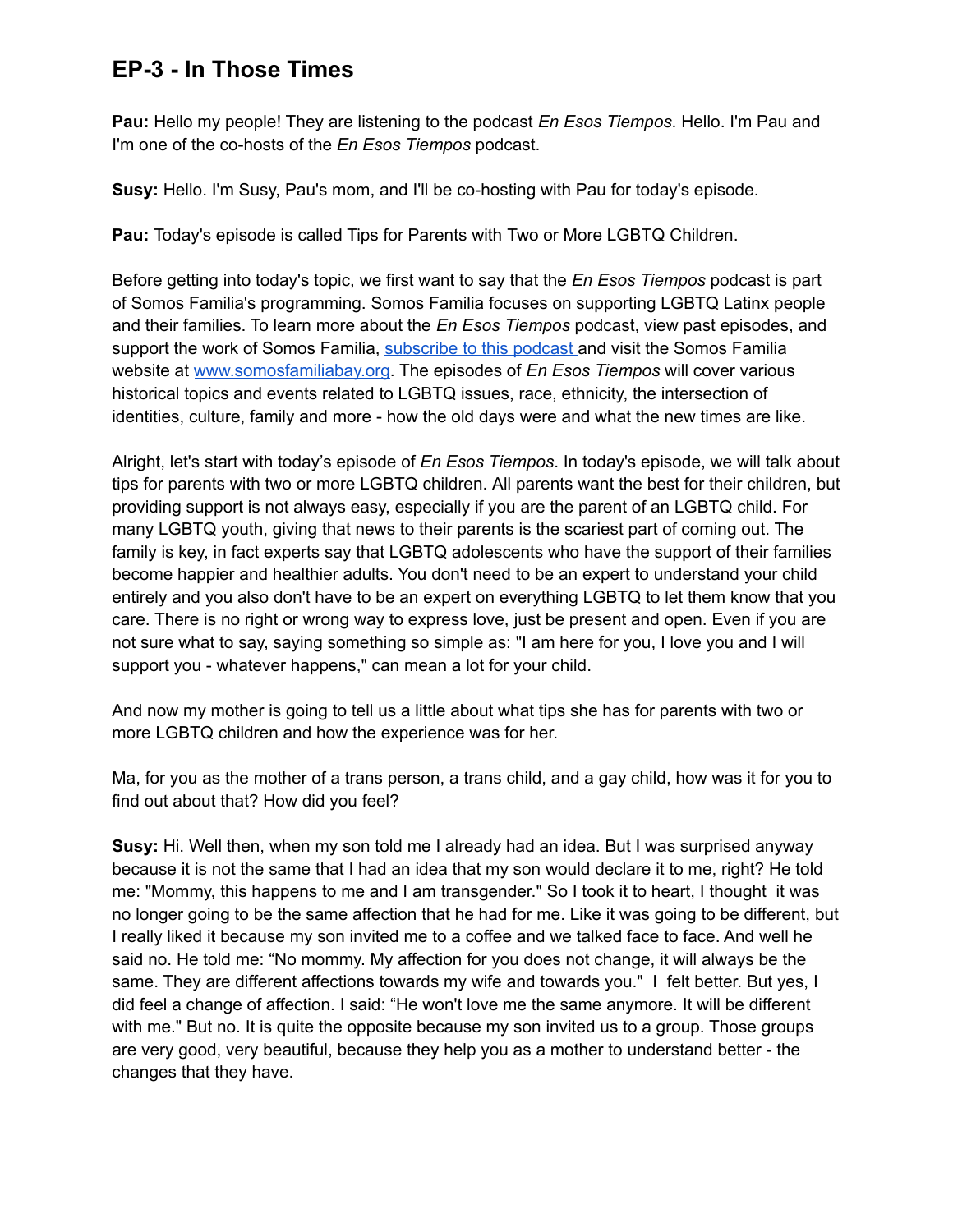And I really liked it and I was a little prepared when I heard the news that my son Leo Junior is gay. But I was already prepared a little bit, but anyway I was so surprised because he didn't do it like Pau. He used to hide and talk to his partner in secret and I was surprised. And I said: "Why are you closing the door? What do you not want us to hear?" Then his dad surprised him and found out and confronted him. And his father said to him: "Son, what's wrong? Do you have a partner? Do you have a boyfriend?" That's when he answered yes, but he didn't tell me. His dad told me. My husband told me. Then he came to the room and said yes. But even though we were already in the talks for you, it surprised me a lot and continues to surprise me.

**Pau:** And why does it still surprise you even today? Do you think my situation as a trans person was easier for you? Or when I told you compared to my brother when you found out he was gay?

**Susy:** OK, mijo. Look with Leo I am still surprised because he has not been very expressive like you. He doesn't trust us and I don't know why. Because he is very affectionate with me. He has always been very affectionate and me, well, it still hurts a little bit because he did not trust enough to tell me.

Once he invited me to McDonald's and he said hey, mommy, we were talking about this and that. So I told him something about my brother's son and he just saidd: "And why don't you agree that he's like that - gay?" So I say: "Oh, it's that my brother was surprised. He already accepted it. My brother already accepted it." And he was not honest with me on that topic or he didn't say anything to me.

Then in the way that I realized, I did not like it. I did not like it because, "Wow", I said: "Why was my son not honest with me, like Pau?" "Mommy, I want to talk to you. I feel this. I have my partner, I have a boyfriend." He had been with Dillon for about four months. So then I said: "What is it? Why does my child not trust enough to tell us? And why did his dad have to realize like this?" And then no. I didn't like it but I took it more or less because we were already in the conversation that Pau was leading us. It has helped us a lot. And well, to date I understand it more, I already accept it. And why is it possible, he is a good person and I have always told the three of you that if they are happy, I am more.

**Pau:** Do you think ...? Because I personally believe that he does trust you. It's just difficult, right? Telling people that you really love who you are. And for me it was difficult but I decided to tell you in person directly. But it is not the same for every person. Each person has their way of telling those they love and how to express it to them. For Leo, unfortunately, that's how you found out. That doesn't mean he didn't want to tell you directly, right? Maybe that interaction you had at McDonald's, he didn't like it or didn't give him the confidence he needed to tell you directly. And maybe it wasn't the right time. And you caught him and maybe he didn't want you to find out like that. But that's the way things turned out, right? And the rest is history. And the good thing is that you continue to support him and that you love him and Leo is still Leo.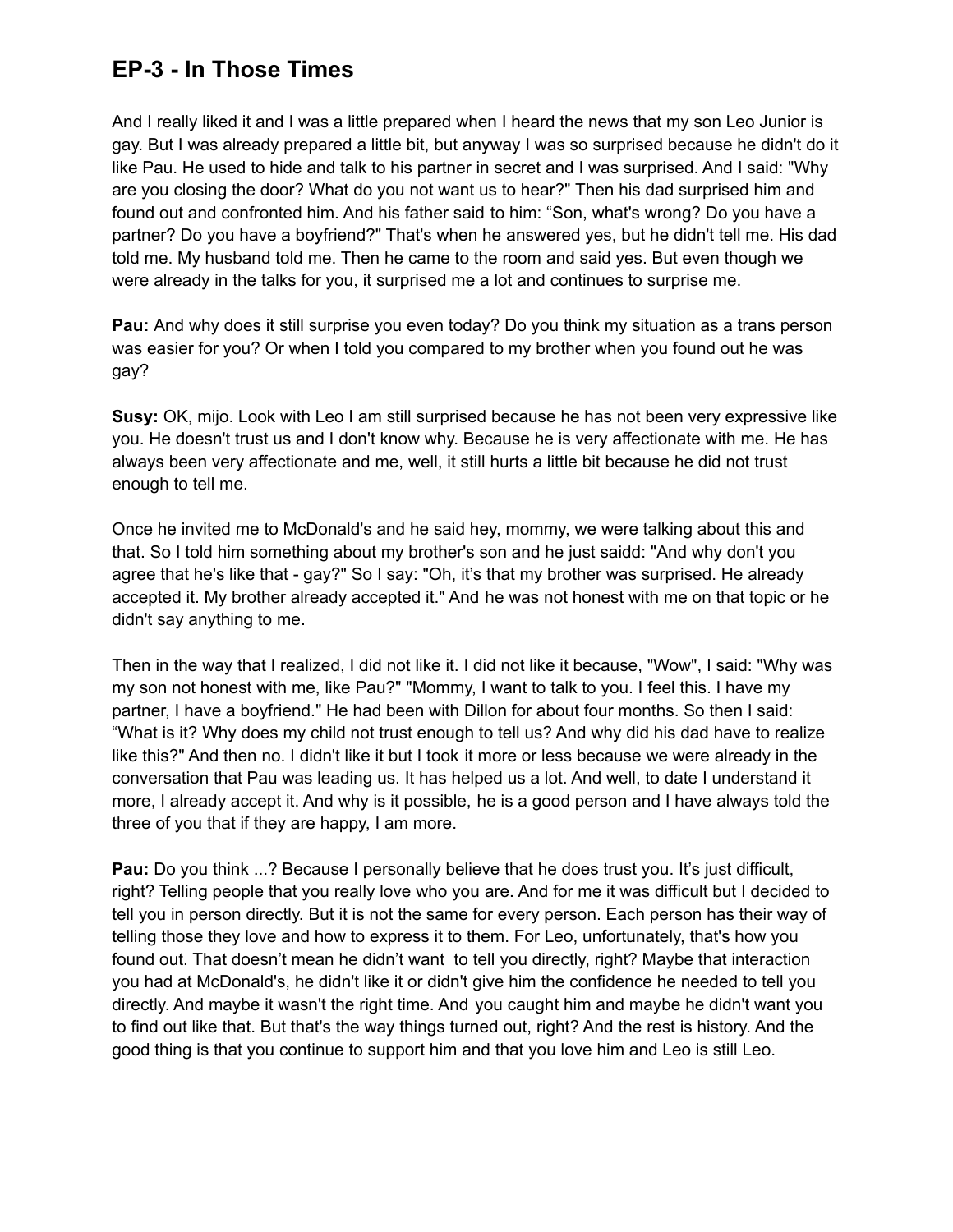So all of this has been a process for you and my dad from when I came out as a trans person to when Leo came out as a gay person. And there have been many changes. You have gone to support groups and have learned more about these issues. What advice do you as a mother have for other parents with two or more LGBTQ children?

**Susy:** Give them more communication, full support. That they feel comfortable, that they have the confidence to talk to us, to say what they feel and how they feel. And we show them as mothers that we love them very much, despite it all we love them and no matter what they do or who they are. And that they accept themselves as they want to accept themselves. And more than anything, the groups, as we are right now, have helped us a lot in the orientation and talks that we have had and experiences that we have heard. And as those experiences we also draw on our children - to understand them. And to love them very much so that they always feel proud of who they are and what they do because they are our pride and we love them very much.

**Pau:** What kind of resources do you think are important to have in the community to create more support for parents with LGBTQ children?

**Susy:** Well then, support groups in Spanish. My husband and I really liked them because we understood. And that there is more space to make more groups so that parents realize it and have the support to feel confident with their children. And activities, fairs to have a table and distribute flyers to parents. Because there are many parents who do not know. They do not know how to take the issue of their children, change, so that they learn to listen and understand them so that they go to these groups in Spanish. I really liked them very much. At first I said to my son: "Hey. Son. I don't have time." But no. You have to take time for them to see that they are supported by their parents. Because they are going to say: "Oh well, then how do you want to learn? How do you want to support us, if you don't understand us? You don't know what change is like." So you have to participate in these groups more than anything because they are only in Spanish. And we thank the people who collaborate to listen to us and give us a space.

**Pau:** Thank you, ma, for sharing your experience and your advice with other parents who are going through something similar. My advice to parents is to take a team approach. Providing support can be challenging at times. It's okay to be stressed, confused, or surprised, but don't back down when they need you most. Some parents are so overwhelmed that they just put their hands up and say, "I can't do it." It's a lot for parents to process, but don't leave your child high and dry. Remember that your child is having a harder time with this than you and your duty as a parent comes first. If you have difficulties, seek help. Team up with a doctor, school counselor, close family members, even community organizations like Somos Familia or your local LGBTQ center, if you have trouble doing it alone. But remember that you are not alone.

Before closing, I think it's time to hear the horoscopes with Susy.

**Susy:** Hi. Now we continue the horoscopes with Susy for the whole week.